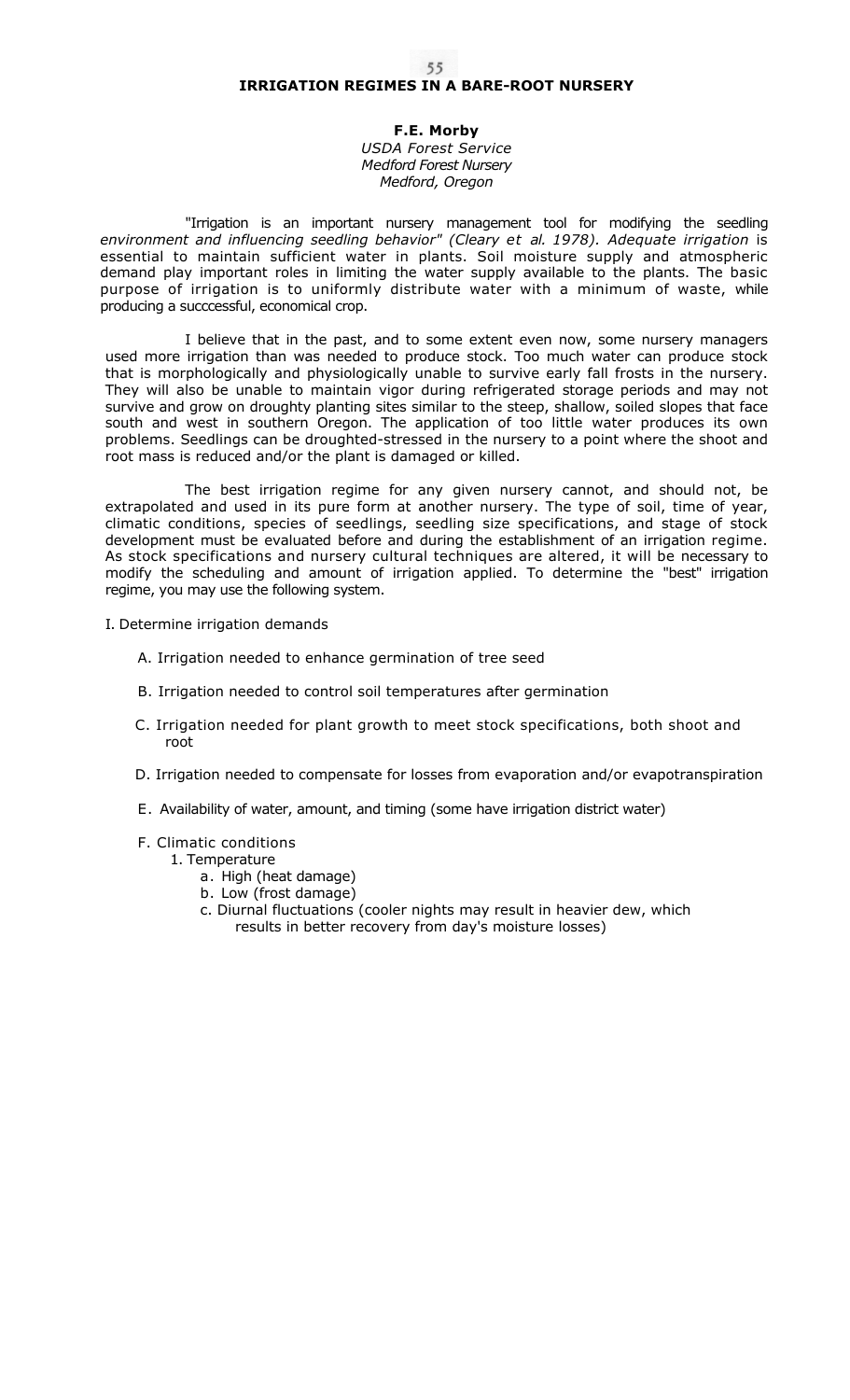- 2. Wind speed (consider when windy and calm periods occur)
	- a. Calm (less than 6 mph)
	- b. Windy (more than 6 mph)
- 3. Humidity
	- a. High (requires less evapotranspirative cooling)
	- b. Low (increases solar intensity and requires more evapotranspiration by the plant)
- G. Determine growth periods for different species (plants require more water during active growing periods)
- H. Soil type (this can profoundly affect plant's ability to take up water, storage capacity, penetration rate)
- I. Irrigation needed to accomplish cultural practices
	- 1. Pesticide applications--incorporation in soil
		- a. Fungicides (control of root rotting organisms)
		- b. Herbicides (pre-emergents)
		- c . Insecticides (control of soil-borne insects)
	- 2. Fertilizer applications
		- a. Flush fertilizer from foliage
		- b. Incorporate into soil
		- c. Distribute fertilizer through irrigation system
	- 3. Root pruning, plowing, disking, and root wrenching
	- 4. Development and breakdown of cover crop
	- 5. Facilitation of hand weeding
	- 6. Prepare soil for sowing, fumigation, and lifting
- 11. Determine monitoring method to ensure adequacy of irrigation. To accomplish this it will be necessary to research different monitoring methods and determine the applicability to your situation.
	- A. Gravimetric: Oven drying--most basic and most accurate of all methods. System is used to calibrate other methods.
	- B. Neutron Probes: This system is quick and accurate and can be economical. Some agricultural crop growers report a 50% reduction in the amount of water used. Others report increases in yield; sometimes more water was needed to obtain these increases.
	- C. Electrical Resistance Methods: Gypsum blocks--accuracy is hard to maintain, problems are great.
	- D. Visual and Tactile (see and touch) Method: Does not give quantitative results, but may be needed at such times as post-sowing for seed germination.
	- E . Tensiometers: Easy to operate, accurate in lower tension ranges, and excellent when high soil moisture levels (near field capacity) are maintained. When soil is dried to induce dormancy, units lose tension and are inaccurate.
	- F. Pressure Chambers: A quick, foolproof method of measuring plant water potential in seedlings. Readings should be taken pre-dawn. Plants recover at night but must have adequate moisture to permit recovery.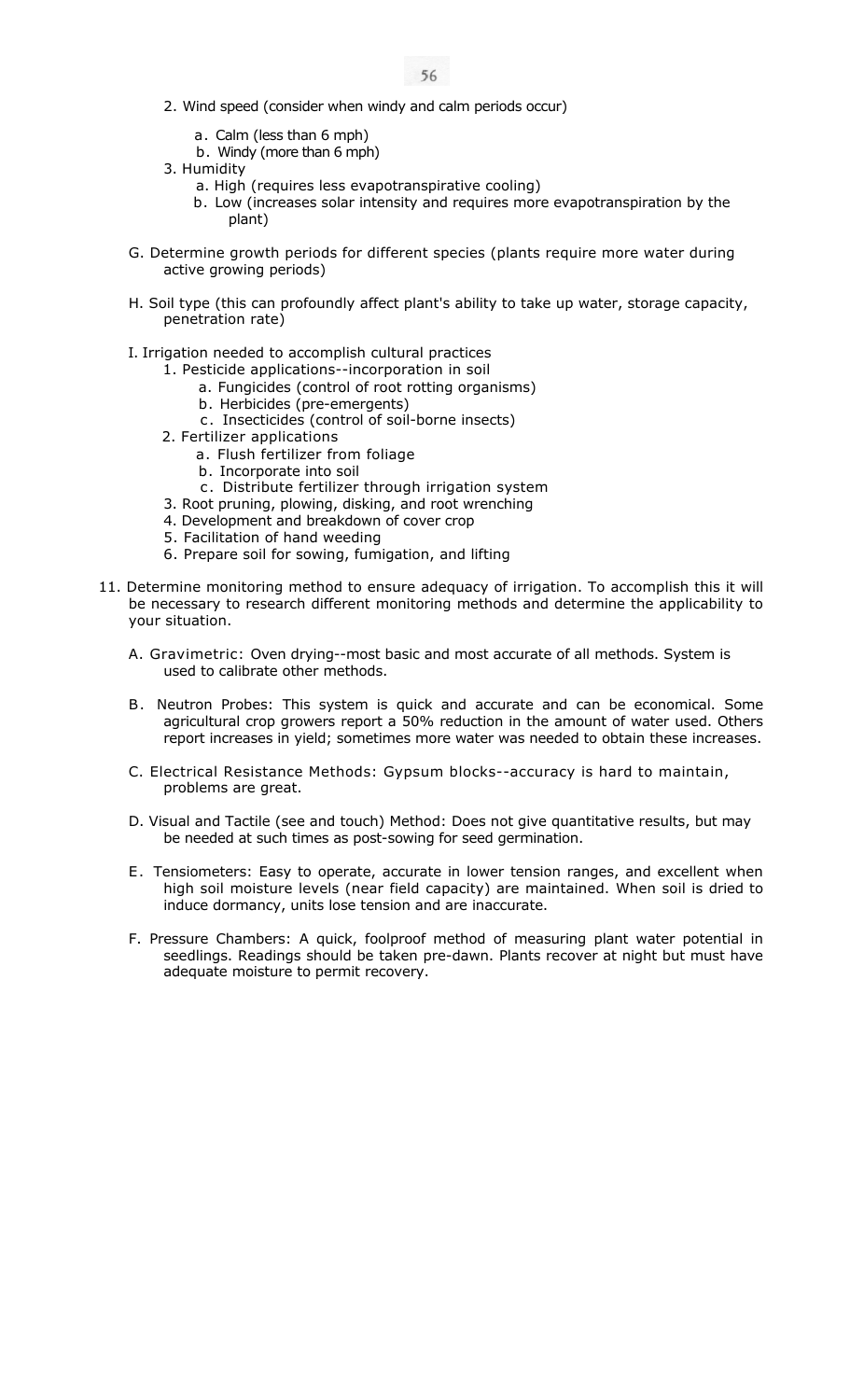- G. Computers: This is a method of monitoring that is really coming on. There are groups in Idaho and California that offer irrigation sheduling services.
- H. Temperature of Crop Canopy: A concept that measures the temperature of the foliage and relates that temperature to the temperature of surrounding air. The theory is that when soil moisture levels are reduced below the plant's needs, the plant becomes stressed and its temperature rises.

After 3 full years of operation, we are using an irrigation regime that utilizes the pressure chamber and the visual and tactile techniques. We are also testing a heat sensing device and evaluating a neutron probe. The neutron probe that we are using can also determine soil compaction. We have conducted limited tests to monitor compaction created during the turning under of the cover crop. An example of the irrigation regime we use is:

#### 2-0, 3-0, and Transplants

#### Prior to Irrigation Scheduling by PMS 2 hours three times per week

This schedule should be adjusted to keep soil moisture at or near field capacity. Soil samples should be taken randomly throughout the area twice weekly.

#### Irrigation Scheduling by PMS

June 1 - July 15: Irrigate when average pre-dawn PMS reaches 5 bars.

July 16 - October 1 (or beginning of fall rains): irrigate when average pre-dawn PMS reaches 10 bars.

All irrigation for PMS relief should be as early in the morning as possible to provide immediate relief and to take advantage of lower evaporation rates and to alleviate poor distribution patterns caused by later day winds. Duration of irrigation should be 2 hours, but a longer period may be necessary to wet the soil profile and reduce the incidence of moisture-related soil compaction.

# Irrigation for Cooling

Because more water will be available to the seedlings this season, a need for cooling irrigation is not anticipated. Should stock conditions indicate a need for cooling, guidelines will be issued at that time.

# 1-0 Stock

After sowing and until germination is complete, keep the soil surface moist to prevent buildup of surface crust. This may require two, three, or four irrigation periods a day. Generally, irrigating for one-half hour is sufficient, but when the wind speed exceeds 5 or 6 mph, 45 to 60 minutes may be needed to provide adequate coverage over all areas.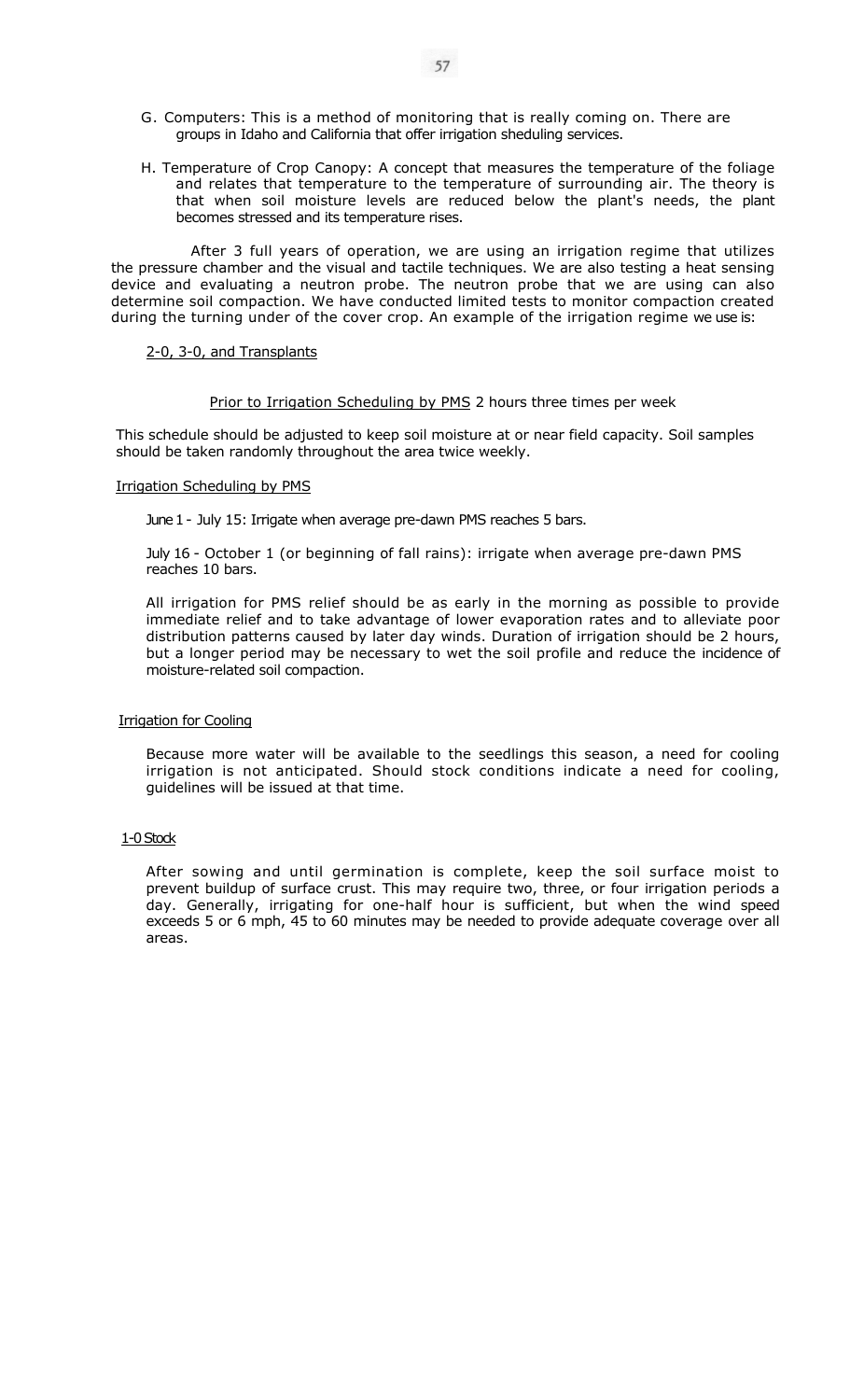#### Douglas-fir and True Firs

After germination is complete, irrigation for cooling should provide all the water necessary, but soil samples should be taken twice weekly to ensure that the soil profile is moist through the rooting depth (6-12") and that moisture related soil compaction is not occuring; if necessary, additional irrigation will be scheduled.

Cooling irrigation is done according to the following schedule:

| Soil Surface<br><u>Temperature</u>                 | Period                                        |
|----------------------------------------------------|-----------------------------------------------|
| $35^{\circ}$ C<br>$36^{\circ}$ C<br>$38^{\circ}$ C | $6/1 - 6/14$<br>$6/15 - 6/30$<br>$7/1 - 7/14$ |
| 40°C                                               | $7/15 - 7/31$                                 |
| $43^{\circ}$ C                                     | $8/1 - 8/14$                                  |
|                                                    | 8/15-end of season                            |

# Irrigation Period

Thirty minutes when wind speed is 6 mph and below, 45-60 minutes when wind speed is above 6 mph. Note that as the seedlings grow they are able to withstand higher soil surface temperatures and therefore we irrigate at increasing higher temperatures through the growing season.

# Pines and Cedars

After germination is complete, irrigate according to the following schedules:

Lodgepole, Sugar, Western White, Ponderosa Pine, and Cedars

To August 15 - 1.5 hours daily in the early morning August 16 to end of season - 2 hours twice weekly

Irrigation schedule should be adjusted to maintain a proper level of soil moisture and to prevent moisture-related soil compaction. No irrigation for cooling is planned for the pines and cedars.

I encourage all of you to monitor new technology. It is too easy to become locked into a given regime when there may be more efficient ways to obtain desired results.

# **REFERENCES**

Anonymous. 1969. Sprinkler irrigation. Third edition. Sprinkler Irrigation Association, Washington, D.C. Pages 44-168.

Anonymous. 1979. Gun toting irrigators check moisture. Page 15 in Irrigation Age. Webb Company, St. Paul, Minnesota.